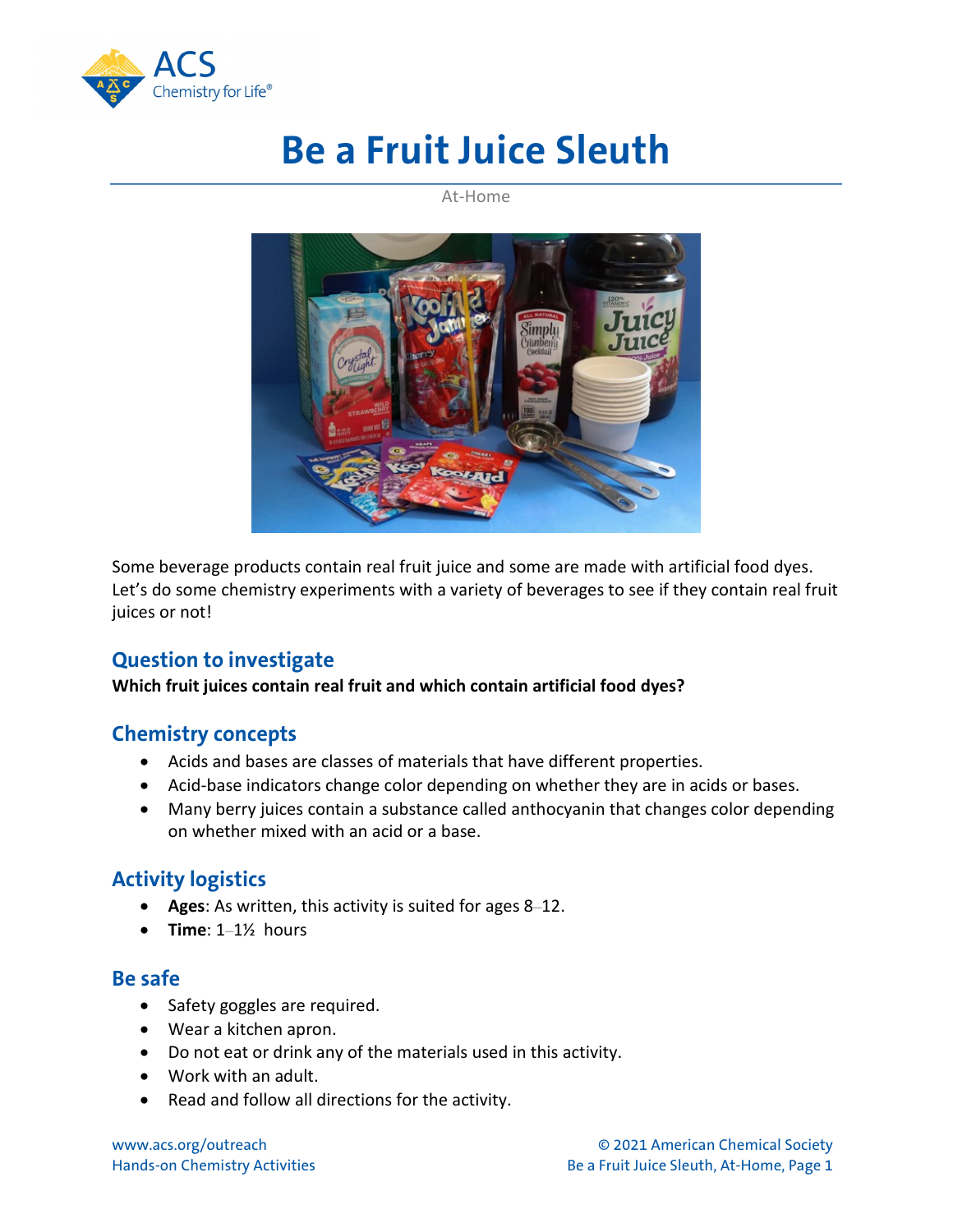

- Read all warning labels.
- Wear Personal Protective Equipment (PPE), such as goggles, safety glasses, or gloves.
- Tie back long hair, roll up sleeves, and secure loose clothing.
- Be sure to clean up and dispose of materials properly when you are finished with an activity.
- Wash your hands well before and after the activity

**Disposal:** Dispose of all solid waste in the trash. The liquids can be safely disposed of down the drain with plenty of water.

## **What you'll need**

- Powdered dishwasher detergent
- Several fruit juices to test (include at least one juice labeled as artificial and one as natural). The following fruit juices will work for this activity:
	- o Cherry
	- o Grape
	- o Blackberry
	- o Strawberry
	- o Cranberry
	- o Blueberry
- Measuring spoons
- 3–5 small bowls or small clear glasses



## **Procedure**

- 1. If using powdered drink mixes, mix according to package directions.
- 2. Pour about 1 tbsp. (15 mL) of each beverage into individual small bowls or cups.
- 3. Add  $\frac{1}{2}$  tsp. (2.5 mL) of powdered dishwasher detergent or any white cleanser to each bowl. Did any change color? If so, can you describe the change? Fill in your answers in the table below.
- 4. If you have other blue, red, or purple beverages on hand, try them and record your findings in the table.